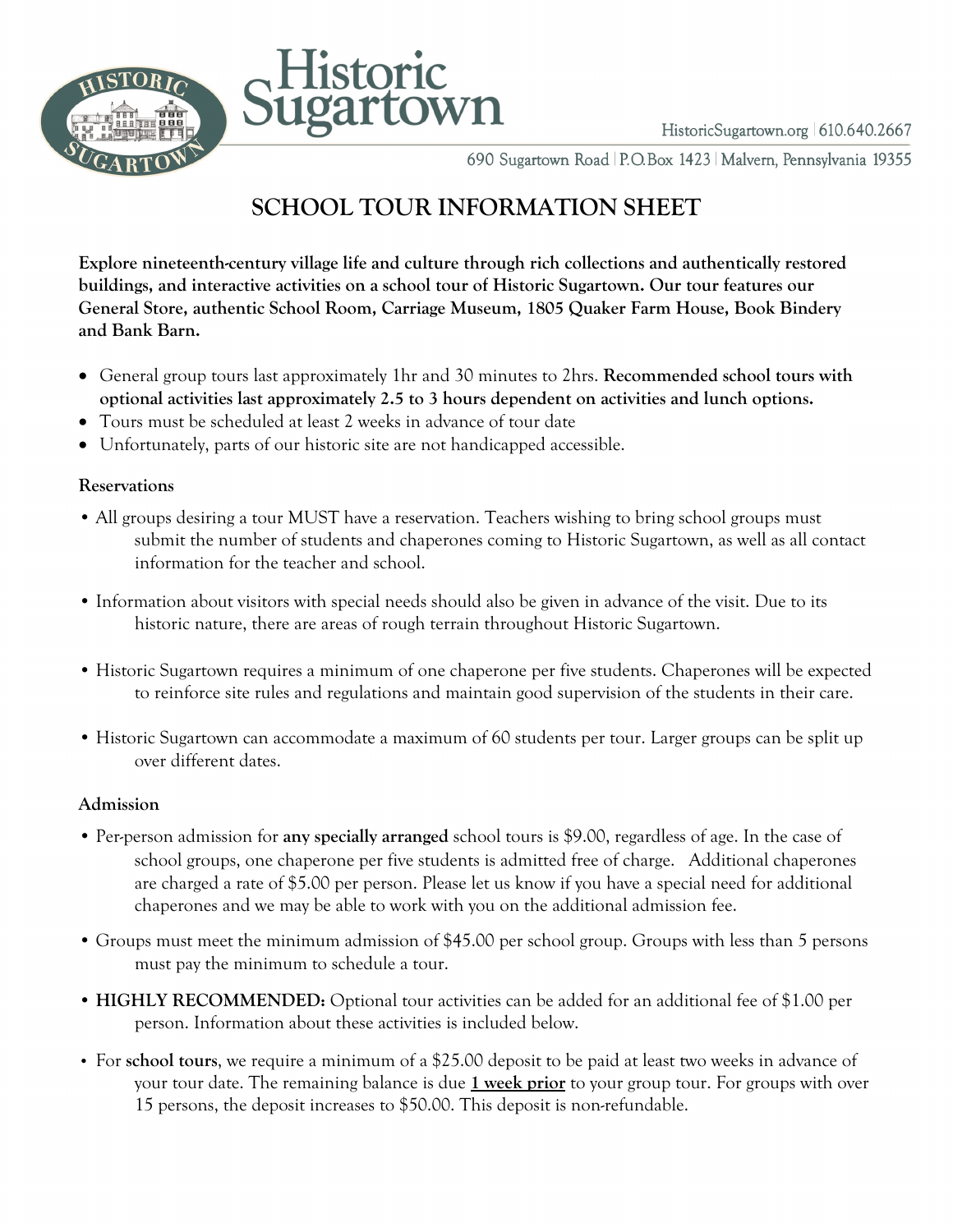

HistoricSugartown.org 610.640.2667

690 Sugartown Road | P.O.Box 1423 | Malvern, Pennsylvania 19355

#### **Arrival Procedures and Parking**

- When you arrive, please assemble in the parking area. If a member of the Historic Sugartown's staff is not present to greet you, please send one person to the Visitor Lobby to announce your group's arrival.
- There is free parking for cars, vans, and shuttles on site.

#### **Amenities**

- Historic Sugartown currently does not offer food service. A small indoor area is available for classes bringing their own lunches. Visitors are expected to dispose of trash in specified containers.
- Historic Sugartown's Gift Shop will be open to all visitors and accepts Visa, Mastercard, Discover, American Express, Checks (made payable to Historic Sugartown), and Cash.
- Photography and videotaping is permitted in all public areas of the site. Please note that the Historic Sugartown reserves the right to photograph the group tour activities for use in future site publications and publicity. If the group has any objections to being photographed, please make them known to Historic Sugartown staff before the start of the visit.